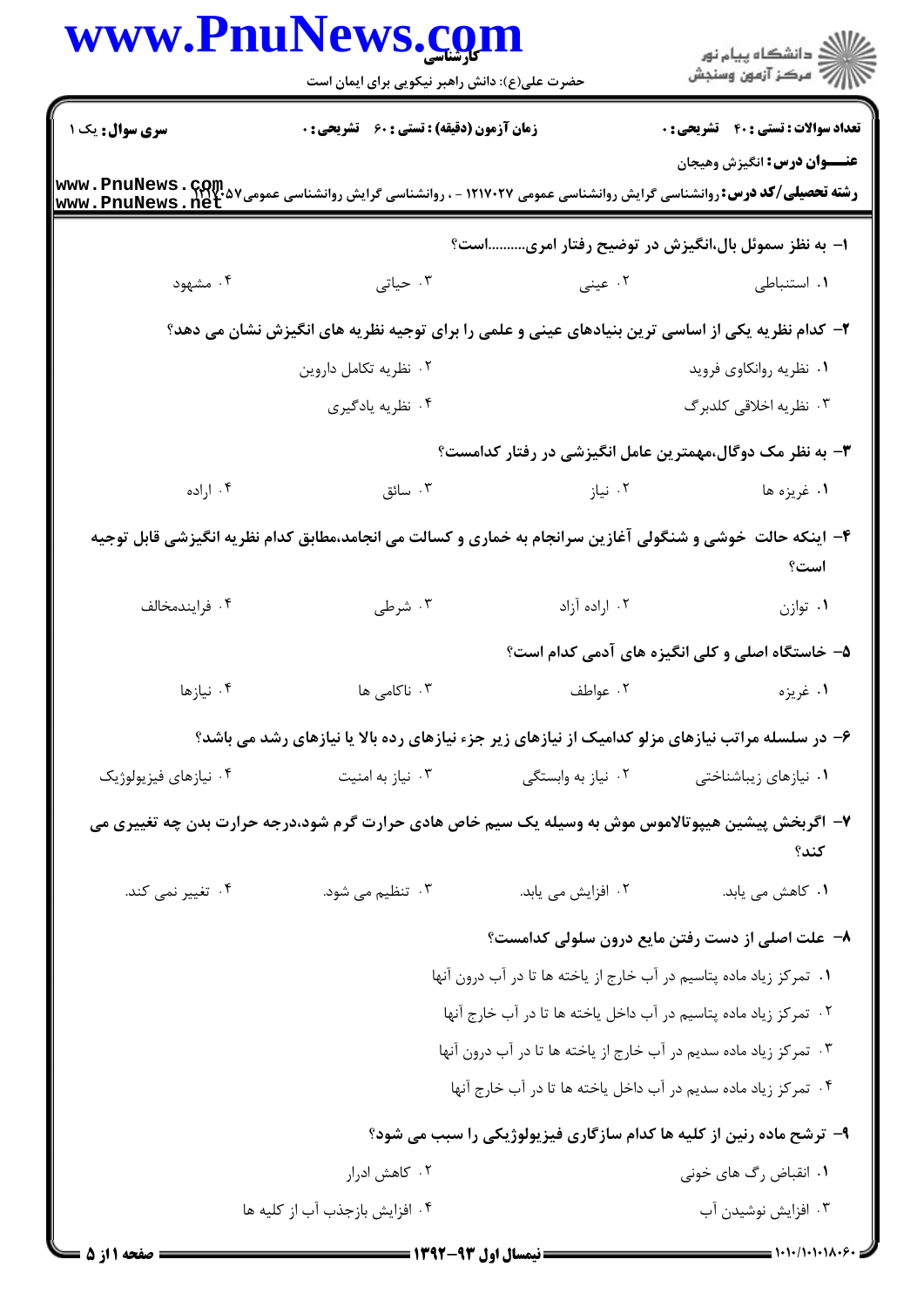|                        | www.PnuNews.com                                                                                                |                                                                           |                                                 |
|------------------------|----------------------------------------------------------------------------------------------------------------|---------------------------------------------------------------------------|-------------------------------------------------|
|                        | حضرت علی(ع): دانش راهبر نیکویی برای ایمان است                                                                  |                                                                           | الاد دانشگاه پيام نور<br>    > مرکز آزمون وسنجش |
| <b>سری سوال :</b> ۱ یک | <b>زمان آزمون (دقیقه) : تستی : 60 ٪ تشریحی : 0</b>                                                             |                                                                           | <b>تعداد سوالات : تستی : 40 - تشریحی : 0</b>    |
|                        |                                                                                                                |                                                                           | <b>عنـــوان درس:</b> انگیزش وهیجان              |
|                        |                                                                                                                | ∙ا− آسیب دیدن هیپوتالاموس جانبی در حیوان سبب چه اختلالی می شود؟           |                                                 |
|                        | ۰۲ حیوان وزن خود را در سطح پایین تری تنظیم می کند.                                                             | ۰۱ حیوان وزن خود را در سطح بالاتری تنظیم می کند.                          |                                                 |
|                        | ۰۴ دمای بدن حیوان کاهش می یابد.                                                                                |                                                                           | ۰۳ دمای بدن حیوان افزایش می یابد.               |
|                        | اا−  اگر هر دو نواحی میان بطنی و جانبی هیپوتالاموس به یک اندازه آسیب ببینند حد مطلوب وزن بدن چه تغییری می کند؟ |                                                                           |                                                 |
|                        | ۰۲ پایین می آید.                                                                                               |                                                                           | ۰۱ بالا می رود.                                 |
|                        | ۰۴ بالا و سپس پایین می آید.                                                                                    |                                                                           | ۰۳ تغییر نمی کند.                               |
|                        | ۱۲– وقتی به مجموعه نیگروسترایاتال در هیپوتالاموس جانبی آسیبی وارد شود که موجب قطع ارتباط این مجموعه شود چه     |                                                                           | اختلال یا اختلال هایی ایجاد می شود؟             |
| ۰۴ هیچکدام             | ۰۳ لاغری مفرط                                                                                                  | ٠٢ اختلال گفتارى                                                          | ٠١ پاركينسون                                    |
|                        |                                                                                                                | <b>۱۳</b> - کدام یک از گزینه های زیر از هورمون های جنسی <u>نمی</u> باشد؟  |                                                 |
| ۰۴ آندروژن             | ۰۳ پروژسترون                                                                                                   | ۰۲ استروژن                                                                | ۰۱ جسم زرد                                      |
|                        | ۱۴- تحریک الکتریکی کدام بخش هیپوتالاموس در موش های نر،موجب جفتگیری و رفتارهای جنسی می شود؟                     |                                                                           |                                                 |
| ۰۴ پیرامونی            | ۰۳ پسین                                                                                                        | ۰۲ میانی                                                                  | ۰۱ پیشین                                        |
|                        |                                                                                                                | <b>۱۵</b> - مهم ترین عضو مسئول برای تنظیم برانگیختگی و رفتار جنسی کدامست؟ |                                                 |
| ۰۴ مغز                 | ۰۳ بیضه و تخمدان                                                                                               | ۰۲ نخاع                                                                   | ۰۱ کبد                                          |
|                        | ۱۶- اگر پلاسمای خون موش مادر تازه زایمان کرده را به موش باکره تزریق کنند چه اتفاقی می افتد؟                    |                                                                           |                                                 |
|                        |                                                                                                                | ۰۱ در طولانی مدت شروع به نشان دادن رفتار مادرانه می کند.                  |                                                 |
|                        |                                                                                                                | ۰۲ در کمتر از یک روز شروع به نشان دادن رفتار مادرانه می کند.              |                                                 |
|                        |                                                                                                                |                                                                           | ۰۳ هیچ تفاوتی در رفتار او ایجاد نمی شود.        |
|                        |                                                                                                                | ۰۴ نسبت به نوزاد موش حساس شده و از او فرار می کند.                        |                                                 |
|                        |                                                                                                                | <b>۱۷</b> - توازن میان کدام هورمون ها موجب تولید شیر مادر می گردد؟        |                                                 |
|                        | ۰۲ هورمون های ماده _پرولاکتين                                                                                  |                                                                           | ٠١. پروژسترون _اپي نفرين                        |
|                        | ۰۴ استروژن _اپي نفرين                                                                                          |                                                                           | ۰۳ پروژسترون _استروژن                           |
|                        |                                                                                                                |                                                                           |                                                 |

 $= 1.1.11.1111.5$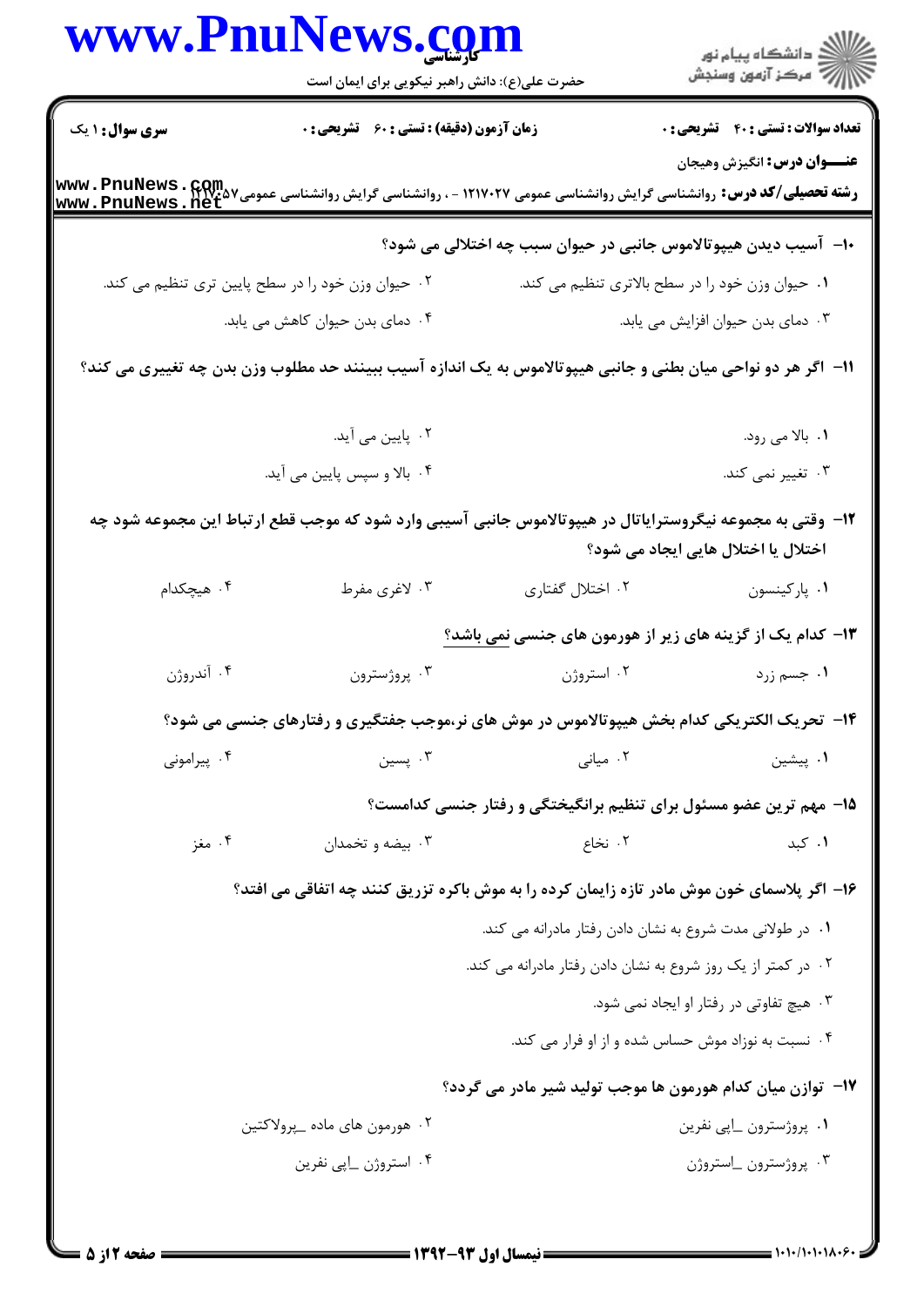|                        | www.PnuNews.com<br>حضرت علی(ع): دانش راهبر نیکویی برای ایمان است                                          |                                                                                          | ر دانشڪاه پيام نور<br>ا∛ مرڪز آزمون وسنڊش    |
|------------------------|-----------------------------------------------------------------------------------------------------------|------------------------------------------------------------------------------------------|----------------------------------------------|
| <b>سری سوال : ۱ یک</b> | <b>زمان آزمون (دقیقه) : تستی : 60 ٪ تشریحی : 0</b>                                                        |                                                                                          | <b>تعداد سوالات : تستی : 40 - تشریحی : .</b> |
|                        |                                                                                                           |                                                                                          | <b>عنـــوان درس:</b> انگیزش وهیجان           |
|                        | ۱۸– بر اساس نتایج هوگن و گرین برگر میان سنجش های میزان شده پیشرفت تحصیلی و کنجکاوی چه رابطه ای وجود دارد؟ |                                                                                          |                                              |
| ۰۴ غالبا رابطه منفى    | ٠٣ غالبا رابطه مثبت                                                                                       | ٠٢ رابطه منفى                                                                            | ٠١. رابطه مثبت                               |
|                        | ۱۹- به نظر ژان پیاژه و مادام مونتسوری بهترین و بنیادی ترین دوره سنی برای رشد کنجکاوی کدام است؟            |                                                                                          |                                              |
| ۰۴ - ۲۱-۳ سالگی        | ۰۳ - ۵–۵ سالگی                                                                                            | ۰۲ - ۵–۵ سالگی                                                                           | ۰۱ ۲-۵ سالگی                                 |
|                        | +۲- برای اولین بار مفهوم موضع قدرت توسط چه کسی و در کدامیک از نظریات روان شناسی مطرح گردید؟               |                                                                                          |                                              |
|                        | ۰۲ راتر-یادگیری شناختی                                                                                    |                                                                                          | ۰۱ فروید-روانکاوی                            |
|                        | ۰۴ راتر-یادگیری اجتماعی                                                                                   |                                                                                          | ۰۳ واتسوت-رفتارگرايي                         |
|                        |                                                                                                           | <b>ا۲− کدام گزینه از ابعاد چهارگانه واینر در تحلیل مفهوم موضع قدرت <u>نمی</u> باشد؟ِ</b> |                                              |
| ۰۴ بخت و اقبال         | ۰۳ آسانی کار                                                                                              | ۰۲ کوشش                                                                                  | ۰۱ توانایی                                   |
|                        |                                                                                                           | ۲۲- برای بررسی آسیب های مغزی کدام روش دارای اهمیت بیشتری است؟                            |                                              |
|                        | ۰۲ روش مطالعه موردی طولی                                                                                  |                                                                                          | ۰۱ روش شرح حال نگاری                         |
|                        | ۰۴ روش ارزيابي اثرات رفتاري                                                                               |                                                                                          | ۰۳ روش مصاحبه                                |
|                        | ۲۳- هنگامی که میان اجزا و عناصر یادگیری ارتباط نیرومندی وجود دارد اضطراب چه تاثیری بر یادگیری دارد؟       |                                                                                          |                                              |
|                        | ۰۲ موجب تسهیل یادگیری می شود.                                                                             |                                                                                          | ۰۱ در یادگیری اختلال پدید می آورد.           |
|                        | ۰۴ موجب پیچیدگی در یادگیری می شود.                                                                        |                                                                                          | ۰۳ تا حدی در یادگیری اختلال پدید می آورد.    |
|                        | ۲۴– افرادیکه دارای انگیزه زیاد برای پرهیز از شکست هستند،از نظر اضطراب در سطح و از نظر نیاز برای پیشرفت در |                                                                                          | سطح………………………………                              |
| ۰۴ بالا - متوسط        | ا بالا - پايين $\cdot^{\mathsf{v}}$                                                                       | ۰۲ متوسط - بالا                                                                          | ۰۱ پایین – بالا                              |
|                        |                                                                                                           |                                                                                          | ۲۵– معروفترین آزمون برای سنجش اضطراب کدامست؟ |
| ۰۴ ساراسون             | ۰۳ کتل                                                                                                    | ۰۲ اندریافت موضوع                                                                        | ۰۱ رورشاخ                                    |
|                        |                                                                                                           | ۲۶– کدام عامل بر نیاز به پیشرفت بیشترین تاثیر را دارد؟                                   |                                              |
|                        | ٢. نظام های روابط اجتماعی                                                                                 |                                                                                          | ۰۱ ارزش های فرهنگی                           |
|                        | ۰۴ تعامل های همتایان                                                                                      |                                                                                          | ۰۳ فرایندهای تربیتی                          |
|                        |                                                                                                           |                                                                                          |                                              |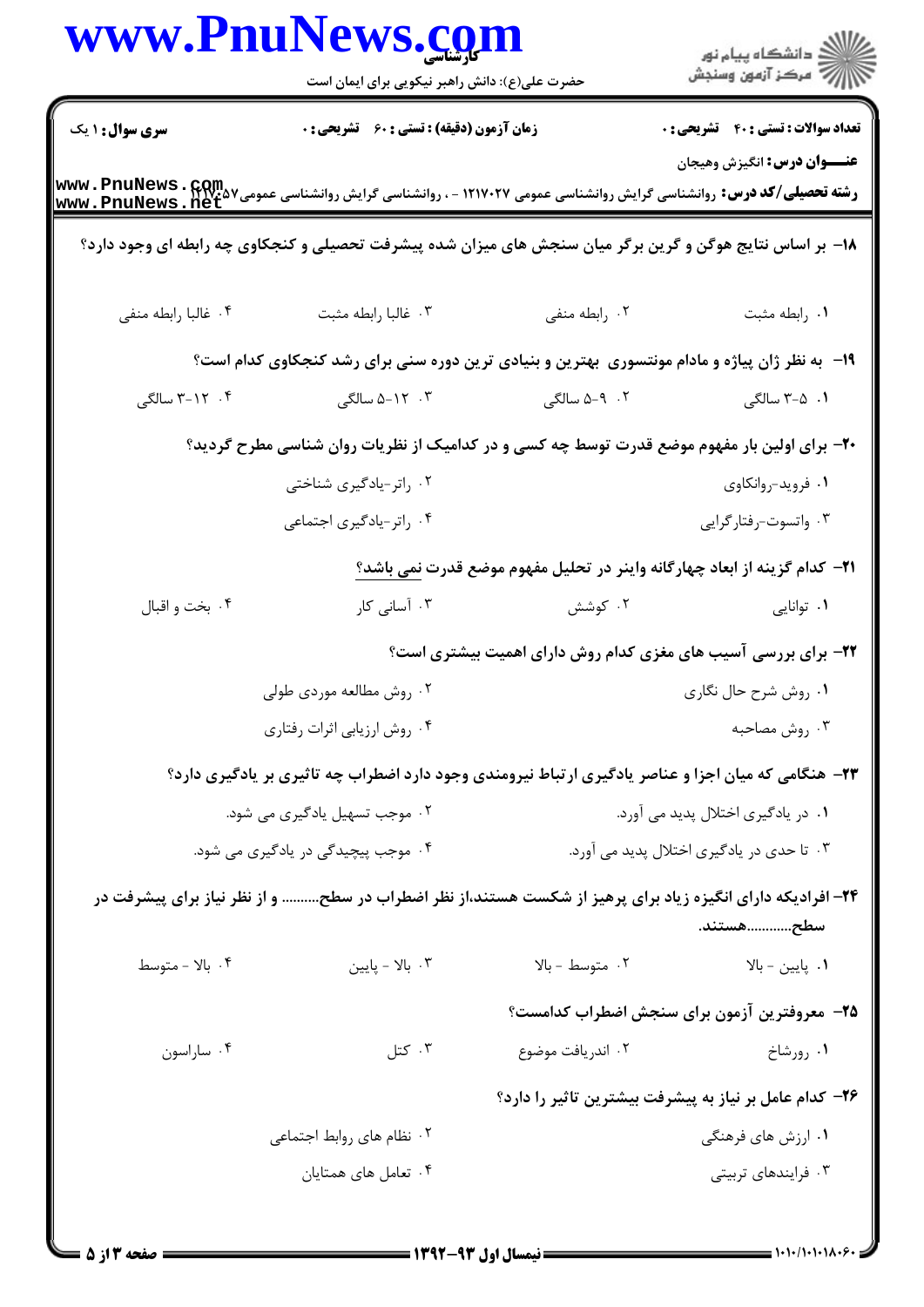|                        | حضرت علی(ع): دانش راهبر نیکویی برای ایمان است                                                                                                   |          | ر<br>دانشڪاه پيام نور)<br>ا∛ مرڪز آزمون وسنڊش                                   |
|------------------------|-------------------------------------------------------------------------------------------------------------------------------------------------|----------|---------------------------------------------------------------------------------|
| <b>سری سوال :</b> ۱ یک | زمان آزمون (دقیقه) : تستی : 60 - تشریحی : 0                                                                                                     |          | <b>تعداد سوالات : تستی : 40 - تشریحی : 0</b>                                    |
|                        | <b>رشته تحصیلی/کد درس:</b> روانشناسی گرایش روانشناسی عمومی ۱۲۱۷۰۲۷ - ، روانشناسی گرایش روانشناسی عمومی2۷٬۰۵۷ Mww. PnuNews<br>www. PnuNews . net |          | عنـــوان درس: انگیزش وهیجان                                                     |
|                        | ۲۷– در بررسی های هافمن، موثرترین عامل در رفتار و انگیزه پیشرفت زنان کدام گزینه بود؟                                                             |          |                                                                                 |
|                        | ۰۲ نیاز بالا در وابستگی                                                                                                                         |          | ۰۱ نیاز پایین در وابستگی                                                        |
|                        | ۰۴ نیاز پایین در موفقیت                                                                                                                         |          | ۰۳ نیاز بالا در موفقیت                                                          |
|                        | ۲۸- در روش نگاره ای آرونسون کدام گزینه درباره آزمودنیهای با انگیزه پیشرفت بالا صحیح می باشد؟                                                    |          |                                                                                 |
|                        |                                                                                                                                                 |          | ۰۱ بیشتر ،خطهای درهم و روی هم افتاده را ترجیح می دهند و رسم می کنند.            |
|                        |                                                                                                                                                 |          | ۰۲ حاشیه کمتری از پایین صفحه را خالی می گذارند.                                 |
|                        |                                                                                                                                                 |          | ۰۳ کمتر،شکلهای مورب به وجود می آورند.                                           |
|                        |                                                                                                                                                 |          | ۰۴ خطهای چند موجی کمتری را رسم می کنند.                                         |
|                        |                                                                                                                                                 |          | <b>۲۹</b> - کدام یک ازموارد زیر از روش های آموزش انگیزه پیشرفت <u>نمی باشد؟</u> |
|                        | ۰۲ توجه به گذشته و آینده                                                                                                                        |          | ۰۱ تخیل پروری                                                                   |
|                        | ۰۴ استفاده از عواطف و احساسات                                                                                                                   |          | ۰۳ استفاده از فعالیتهای حرکتی                                                   |
|                        |                                                                                                                                                 |          | ۳۰– نخستین گام اصلی در اندازه گیری نگرشها توسط چه کسی برداشته شد؟               |
| ۰۴ گوتمن               | ۰۳ آ; گود                                                                                                                                       | ۰۲ لیکرت | ۰۱ ثرستون                                                                       |
|                        |                                                                                                                                                 |          | ۳۱- نگرش خودابزاری کتز و استاتلند با کدامیک از مفاهیم روانکاوی رابطه دارد؟      |
| ۰۴ ناهشیار             | همانندسازی $\cdot$ ۳                                                                                                                            | ۰۲ تعارض | ۱. غريزه                                                                        |
|                        | ۳۲- در نظریه ناهماهنگی شناختی،تغییرنگرش بر اساس چه فرایندی صورت می گیرد؟                                                                        |          |                                                                                 |
| ۰۴ درجه اعتماد         | ۰۳ افتراق                                                                                                                                       | ۰۲ توازن | ۰۱ همخوان <i>ی</i>                                                              |
|                        |                                                                                                                                                 |          | ۳۳– کدامیک از نظریه های تغییر نگرش توسط هایدر مطرح شد؟                          |
| ۰۴ توازن               | ۰۳ ناهماهنگی شناختی                                                                                                                             | ۰۲ توافق | ۰۱ همسازی                                                                       |
|                        |                                                                                                                                                 |          | ۳۴- فلاندر در شرایط معلم محوری کدامیک از موارد زیر را مشاهده کرده است؟          |
|                        | ۰۲ یکپا <sub>ر</sub> چگی عاطفی                                                                                                                  |          | ۰۱ ب <sub>ی</sub> احساسی                                                        |
|                        | ۰۴ شادابی                                                                                                                                       |          | ۰۳ فعالیت بیشتر برای حل مساله                                                   |
|                        |                                                                                                                                                 |          |                                                                                 |